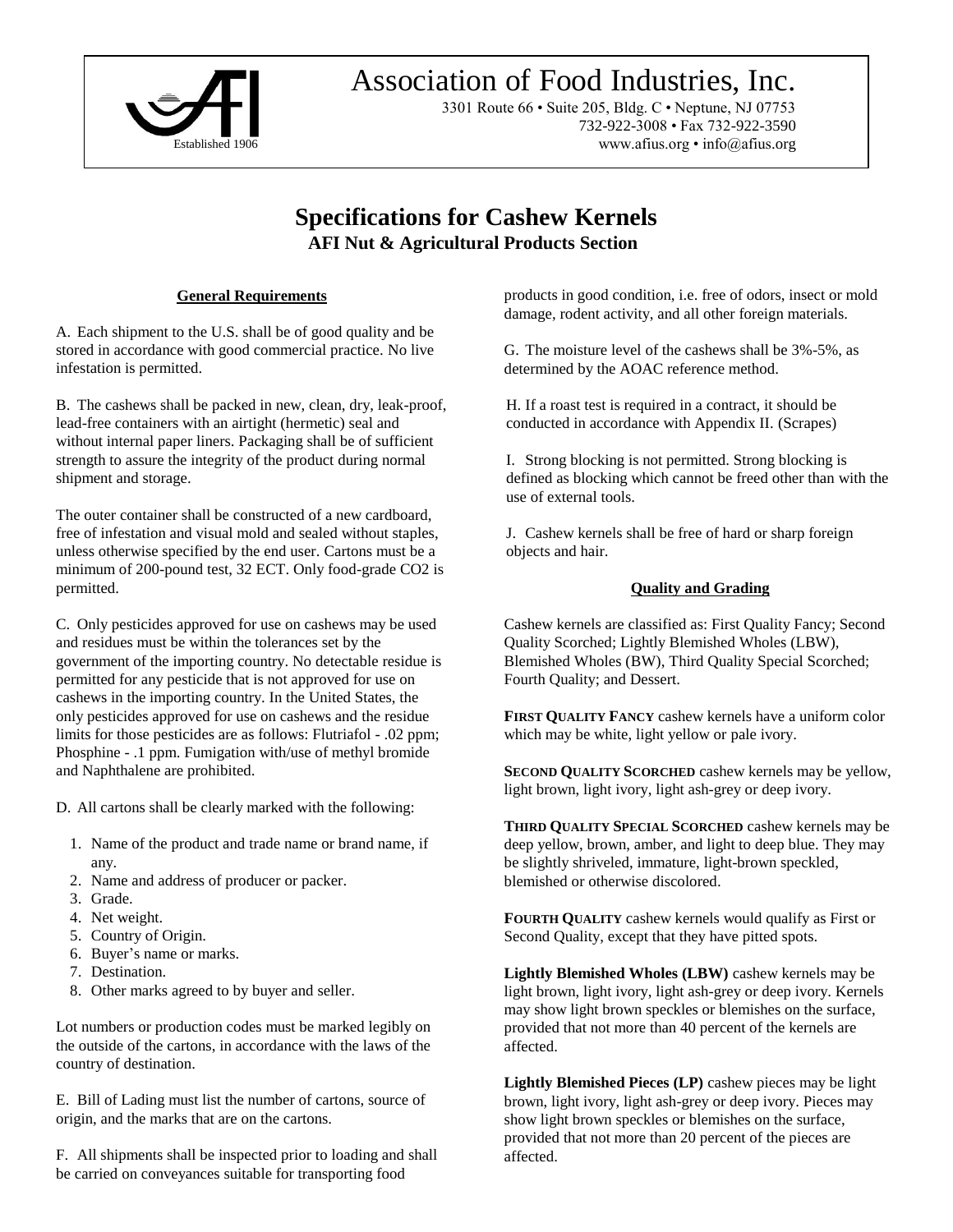**Blemished Wholes (BW)** cashew kernels may be deep yellow, brown, amber or light to deep blue. Kernels may be slightly shriveled, immature or may be brown speckled or blemished on the surface, provided that not more than 60 percent of the kernels are affected.

**DESSERT** cashew kernels may be scraped, deeply scorched, shriveled, deep-brown-speckled, black-speckled, blemished or otherwise discolored.

#### **Sizing**

Sizing is compulsory in first quality/fancy cashew kernels but is optional for other whole grades.

Size Tolerance: Whole kernels of a lower size grade shall not exceed 10% by weight.

The quantity of broken kernels or pieces in whole kernels shall not exceed 10% by weight.

The quantity of pieces present in butts and splits shall not exceed 10% by weight.

The quantity of the next lower size grade in pieces shall not exceed 5% by weight.

|                         | Count per |         |
|-------------------------|-----------|---------|
| <b>Size Designation</b> | Kilo      | Pound   |
| 180 (or SLW)            | 266-395   | 140-180 |
| $210$ (or LW)           | 395-465   | 180-210 |
| 240                     | 485-530   | 220-240 |
| 320                     | 660-706   | 300-320 |
| 450                     | 880-990   | 400-450 |

#### Whole (W)

A cashew kernel is classified as whole if it has the characteristic shape of a cashew kernel and not more than 1/8th of the kernel has been broken off. This grade may also be designated as W. An excessive number 7/8th kernels or splits that detract from the appearance of the sampled lot may be the basis for claim.

#### Butts (B)

Kernels which have been broken crosswise, are less than 7/8 but not less than 3/8 of a whole kernel and the cotyledons are still naturally attached. This grade may also be designated as B.

#### Splits (S)

One half of a cashew kernel that has been split lengthwise, provided not more than 1/8 of this cotyledon has been broken off. This grade may also be designated as S.

Pieces – See Table 2

#### **Definitions**

**SERIOUS DAMAGE** includes but is not limited to insect, rodent or bird damage, visible mold - rancidity – decay or adhering dirt - solder - shell - or mesocarp. Examples include:

ADHERING MATTER - cashew meal or extraneous matter on the surface of the kernel causing permanent discoloration.

INSECT DAMAGE - is visible damage to the kernel from live or dead insects, mites in any stage of development, insect excreta or fragments - frass - webbing - boring - powdery residue cast larval casings and/or the evidence of insects or insect activity in the packaging.

RODENT DAMAGE - evidence of rodent activity.

BIRD DAMAGE - pieces of feather, bird excreta.

VISIBLE MOLD - mold filaments detectable with the naked eye.

RANCIDITY - is a breakdown of the oils in the kernel giving it an off-flavor or odor. An off-flavor aroma is any atypical flavor or aroma, including those caused by rancidity, decomposition, fermentation, microbial activity, infestation or chemical taint.

FOREIGN MATTER - includes but is not limited to shell, mesocarp, stones, dirt, glass, metal, solder, straw, twigs, sticks, plastic, hair, industrial fibers, paper and threads.

**DEFECTS** include superficial and intrinsic damage which adversely affects the appearance of the lot such as scorching, blemishes, discoloration, immature or shriveled kernels, kernels with pitted black or brown spots, adhering testa, scrapes, flux marks and speckles. Defects vary by grade. The presence of kernels of a lower grade is scored as a defect. Examples of defects include:

SCORCHING - a discoloration due to over heating during shelling or blanching.

BLEMISHES OR DISCOLORATION - spots in aggregate in excess of 3 mm on the kernels from causes other than shelling or blanching.

IMMATURE - kernels are underdeveloped and do not have the characteristic shape of a cashew kernel.

SLIGHTLY SHRIVELED - a slight withering of the outer surface of the kernel.

SCRAPED – damage to the outer surface of the kernel by knife scratches affecting an aggregate area >5mm. Scrapes on the inside of the natural curve of the kernel are not counted as scrapes.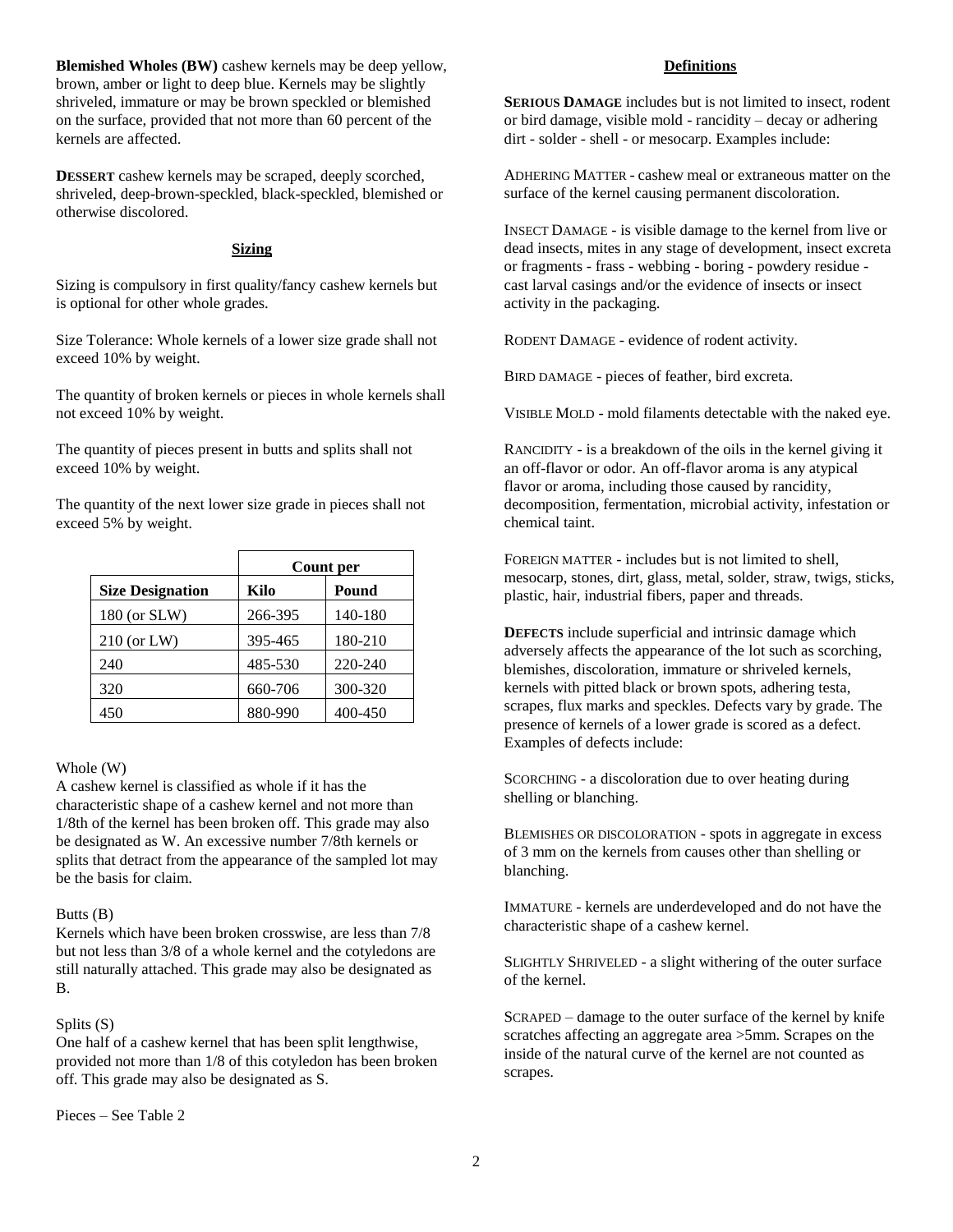SHRIVELED - a complete withering of the kernel that distorts its characteristic shape.

PITTED SPOTS - black, brown, or other colored spots in aggregate in excess of 1 mm caused by pre-harvest attack on the kernel.

ADHERING TESTA – Testa is the natural integument of the cashew seed. Kernels are scored as affected by adhering testa when a surface area greater than 2mm in aggregate is affected; provided, that not more than 1/16 of the surface of a whole or equivalent, or 1/8 of a split or butt, in aggregate, are damaged by adhering testa; in which case, the affected kernels shall be scored as "seriously damaged" by adhering testa."

SUPERFICIAL DAMAGE - deep knife cuts on the surface of the kernel that change the characteristic shape of the nut.

FLUX MARKS - black or brown marks on the surface of the

kernels caused by flux dripping onto them when a tin container is sealed.

SPECKLED - a brown stain which appears after removal of the testa on some kernels.

SPOTTING AFTER ROASTING – Brown spots on the surface of the kernel that are not apparent when the kernels are raw but when the kernels are roasted.

SCRAPES AFTER ROASTING – Damage to the surface of the kernel when testa and other defects are removed by the use of a knife. The scraped areas are lighter after roasting and give an uneven appearance to the roast.

BLOCKING – Bonding of cashew kernels in the presence of high moisture and high vacuum pressure.

Last Revised July 28, 2016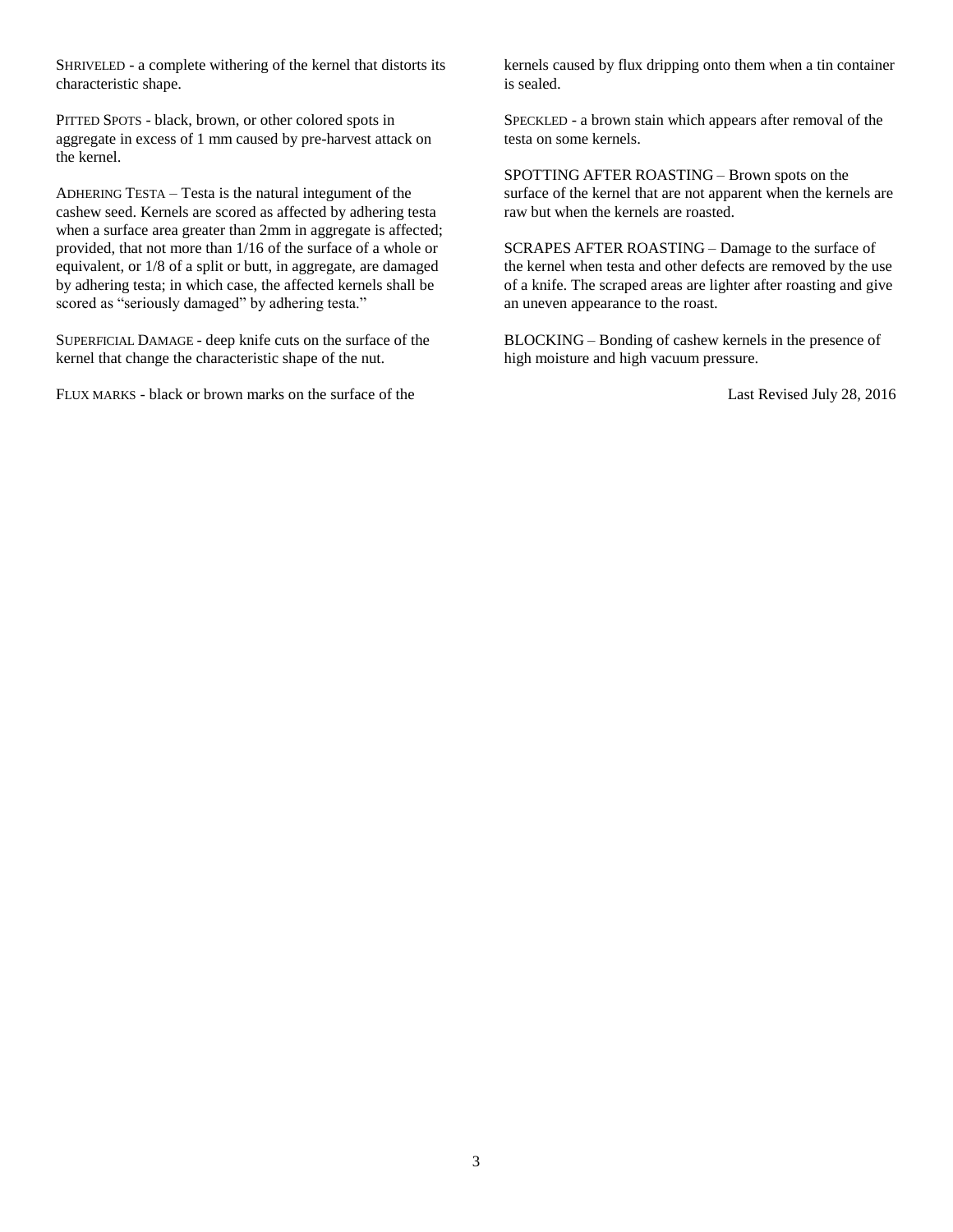## APPENDIX I Sampling Plan for Cashews

Where, N is the lot size n is the number of cartons sampled (subsamples)

| Plan |          | n* |
|------|----------|----|
|      | < 51     |    |
| B    | 51-350   | ĥ  |
| C    | 351-800  | 13 |
|      | 801-2100 | 21 |

\*An acceptable sampling is either n or 2n

Collect a minimum of 500g for each subsample. Samples should be collected randomly without prejudice from 3 or more sites in the package. For bulk boxes, Gaylords and totes, used plan B.

#### **AFI Methods for Determining Infestation, Serious Damage, Grade and Moisture**

#### AFI ANALYTICAL METHOD FOR INSECT INFESTATION AND SERIOUS DAMAGE

Determine presence of live or dead insects by sieving entire contents of each sample carton over a No. 4 mesh sieve. Determine internal or external insect damage by random sampling and macroscopic analysis. Calculate percent of serious damage by count for grades of whole kernels and by weight for broken grades. For macroscopic analysis, the minimum test sample sizes are:

By composite sample: Examine a minimum of 250 whole kernels or 250g of broken grade. If the number of insect damaged kernels is greater than 0.5%, examine a second portion of 250 whole nuts or 250g of broken grade. By subsample: Examine a minimum of 100 whole kernels or 100g of broken grade kernels per subsample.

#### AFI ANALYTICAL METHOD FOR GRADE Assuming that the samples collected from the lot are reasonably similar in appearance, a well mixed composite sample (raw or roast) may be examined for grade.

Determine breakage and defects in a 500g composite sample. Calculate percentages by weight.

Determine percentage of smaller and larger grade whole cashews in a 500g composite sample. Calculate percentages by weight. Determine the count in a one-pound (454g) composite sample of whole kernels.

Determine the size range of pieces with specified and calibrated wire mesh sieves. Sieve a 250g composite sample for 2 minutes using a mechanical sieve shaker. Calculate percentages by weight.

Determine defects after roasting a 500g composite sample. Calculate percentages by weight.

Off-flavor aroma and confirmation of rancidity is determined by a sensory panel. An off-flavor aroma is any atypical flavoraroma including those caused by rancidity, decomposition, fermentation, microbial activity, infestation or chemical taint.

Color analysis of samples must be done under full spectrum lighting with a Color Rendering Index (CRI) of not less than CRI 91.

#### **Sensory Test for Raw Kernels**

A taste test should be done on the composite sample to test for the presence of Chlorophenol /flavor contamination (distinctive antiseptic taste). In the event it is found, the seller has the option of replacing the lot within 30 days.

#### **Sensory Test Procedure:**

- A. Have a taste panel of two persons.
- B. From the composite sample take 40 kernels.
- C. If more than 2 kernels are found to have chorophenol flavor contamination, take another 60 kernels.
- D. If more than 5 kernels in the second sample are found to have chlorophenol flavor contamination, the lot is deemed to be contaminated.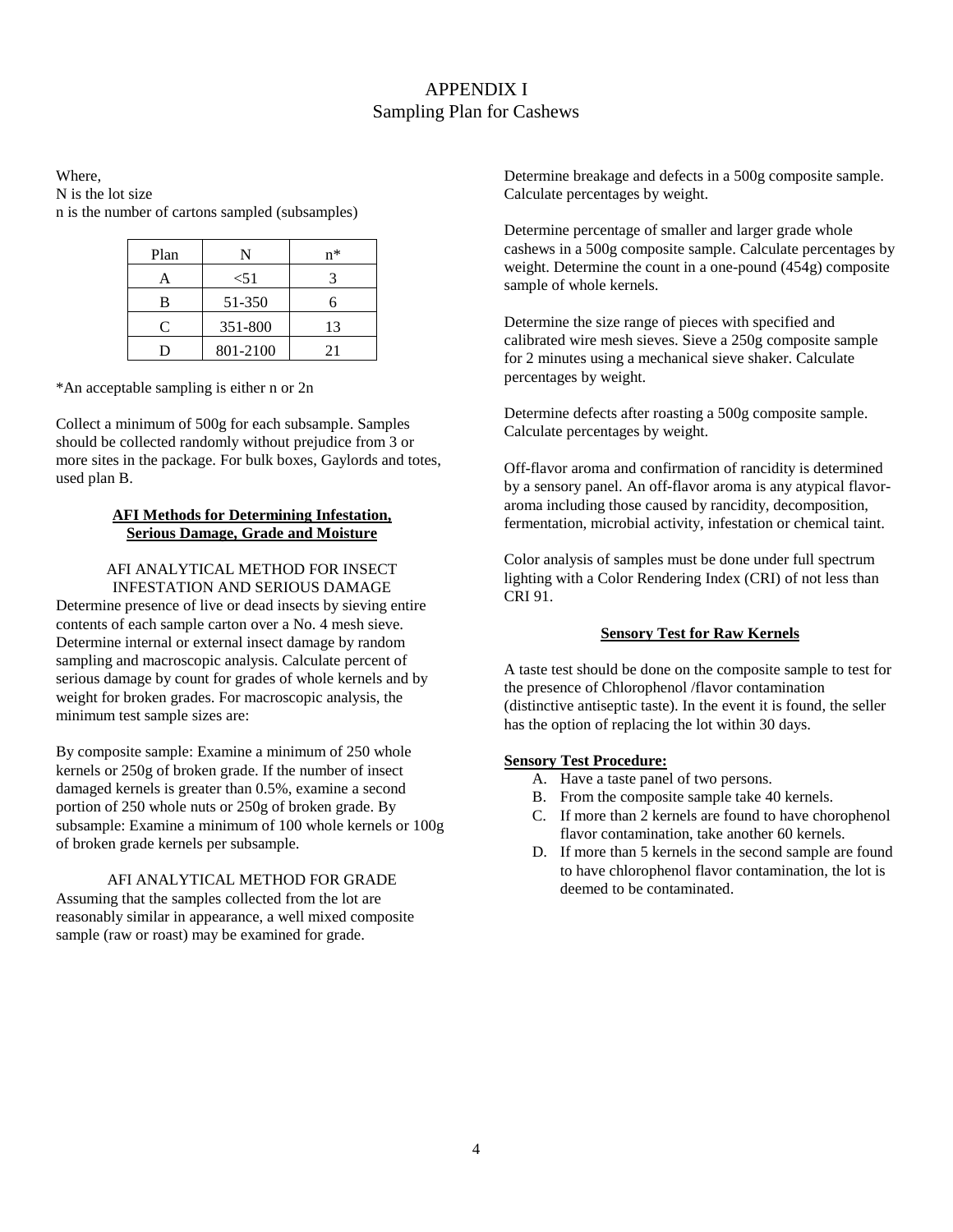## APPENDIX II Test for Roasted Kernels

Almost all cashew kernels are sold to the consumer in the US after roasting. The appearance of the roasted kernel is critical for consumer acceptance. An uneven roast is never appealing to the consumer.

It is therefore recommended that shippers roast cashew samples prior to packing to determine the appearance that a lot will have after roasting. This is simply good manufacturing practices.

The roast test also confirms the proper classification of a lot, as to whether it should be sold as first, second, or third quality.

Roasting Procedure: The kernels should be roasted in a clear vegetable oil, e.g. peanut oil, which should be replaced as soon as it starts to deteriorate (when free fatty acids exceed 1%). The oil is brought to a temperature of 300 - 310F (149C) and is kept on the heat source while cashews are immersed in the hot oil for a period of 3 minutes. Any lowering of the temperature of the oil by the immersion of the cashews will not require any lengthening of the 3-minute roasting period. Adjustments in time and temperature are recommended when roasting butts, splits, and small kernels.

#### **Defects**:

Spotting after Roast - brown spots that appear on the surface of the kernel after roasting, but which are not visible in the raw.

Scorched tip - a tip that is significantly darker than the remainder of the kernel due to a scorching during shelling or blanching.

Color Variation - any discoloration, other than a scorch mark, which detracts from the uniform appearance of the kernel.

Dark roast - a light to medium brown color in some kernels that detracts from the uniform appearance of kernels that are significantly lighter.

Deep roast - a deep brown color in some kernels that detracts from the uniform appearance of kernels that are significantly lighter.

Scrapes - knife scratches greater than 5mm in diameter that show up as light spots on the surface of the kernel.

Uneven roast - a roast with more than 7% total of the following defects: spotted, scorched tips/color variations, deeply scorched tips, dark roast, and deep roast. A roast is also uneven if more than 10% of the kernels show scrapes after roasting or the combination of roast defects and scraped kernels is greater than 15%.

#### **Maximum Tolerances for Defects in First and Second Quality Roasted Cashew Kernels**

|                         | <b>First</b><br>Quality <sup>1.</sup> | Second<br>Quality <sup>2.</sup> |
|-------------------------|---------------------------------------|---------------------------------|
| Spotted                 | 1.00%                                 | 2.50%                           |
| Scorched Tips/          |                                       |                                 |
| <b>Color Variations</b> | 2.00%                                 | No Limit                        |
| Deeply Scorched Tips    | 1.00%                                 | 2.50%                           |
| Dark Roast              | 5.00%                                 | No Limit                        |
| Deep Roast              | 2.00%                                 | 10.00%                          |
| Scrapes                 | 10.00%                                | No Limit                        |

<sup>1.</sup>The Total Defect Level for First Quality cannot exceed 7% for defects other than scrapes.

 $2^{\circ}$ On Second Quality there are only limits for spotted, deeply scorched tips and deep roast. No total defect level is necessary for second quality.

#### **Suggested Remedies for Non-Conforming Product**

The following are suggested remedies for product found not to meet the AFI standard:

Infestation – If infestation is found in two or more cartons, the entire shipment should be frozen.

Severe Blocking – If severe blocking exists in two or more cartons, the entire shipment should be frozen.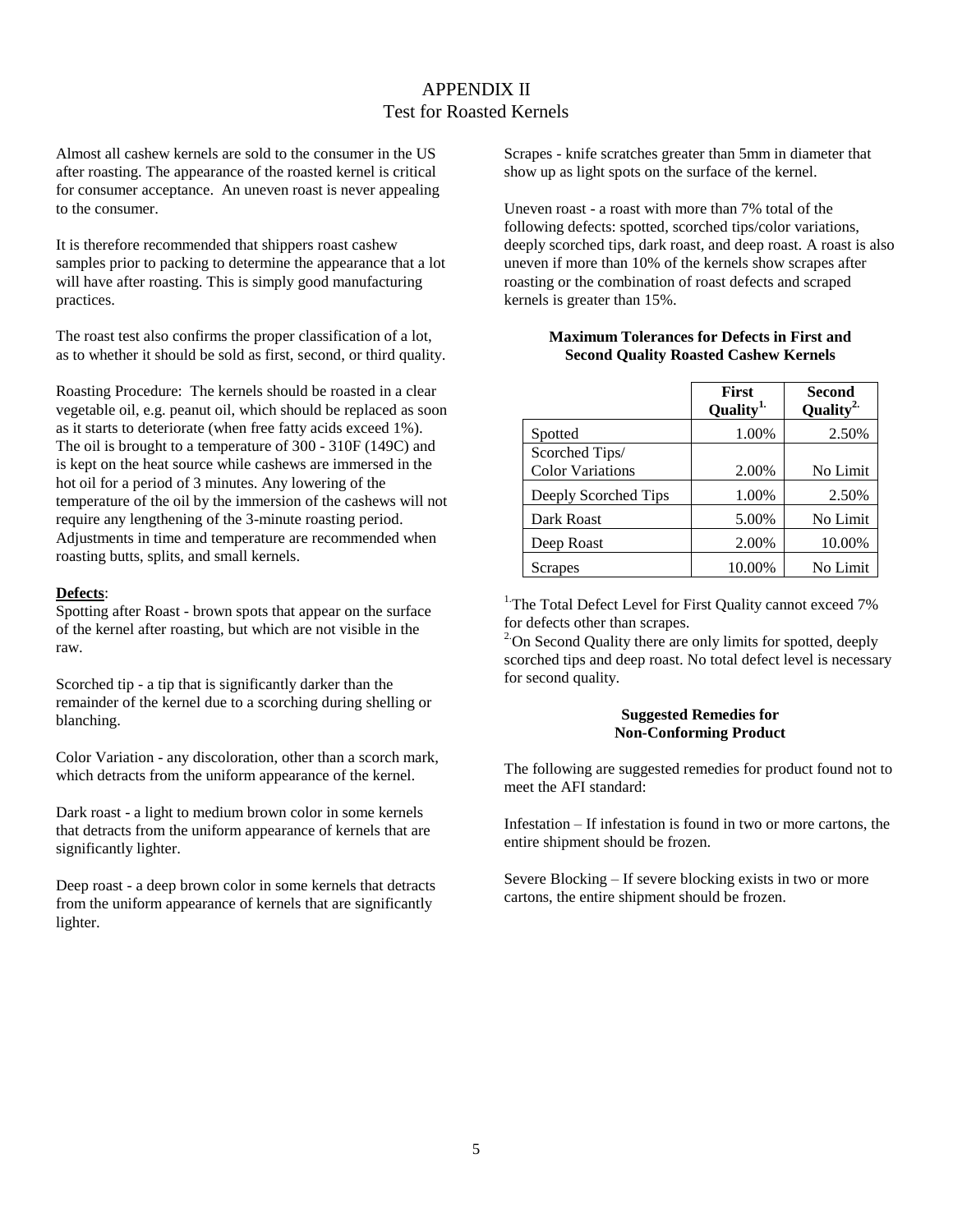## **Table 1. Tolerances for Defects and Damage in Raw Cashew Kernels**

The following tolerances establish the maximum limits for damage and defects in raw cashew kernels. To determine compliance with these tolerances, one should follow the Sampling Plan found in Appendix I, and use established analytical procedures. Tolerances for a lower grade include the kernels defined by the lower grade but not the defects that are specific to the lower grade. Percentages are determined by weight.

|                                                | <b>First Quality</b> | <b>Second Quality</b><br>Scorched | <b>Third Quality</b><br>Special Scorched | <b>Dessert</b>                     |
|------------------------------------------------|----------------------|-----------------------------------|------------------------------------------|------------------------------------|
| <b>Serious Damage</b>                          |                      |                                   |                                          |                                    |
| Insect Damage                                  | 0.5%                 | 1.0%                              | 1.0%                                     | 1.0%                               |
| Mold rancidity, decay,<br>adhering matter      | 0.5%                 | 1.0%                              | 1.0%                                     | 1.0%                               |
| Foreign Matter <sup>1.</sup>                   | 0.01%                | 0.01%                             | 0.01%                                    | 0.01%                              |
| <b>Maximum Serious Damage</b>                  | 1.0%                 | 2.0%                              | 2.0%                                     | 2.0%                               |
| <b>Defects</b>                                 |                      |                                   |                                          |                                    |
| <b>Second Quality Scorched</b>                 | 5.0%                 | B                                 | B                                        | B                                  |
| Third Quality Special Scorched/                | 1.5%                 | 5.0%                              | B                                        | B                                  |
| <b>Lightly Blemished Pieces</b>                | 1.5%                 | 5.0%                              |                                          | (*20% Light Brown Speckled)        |
| <b>Lightly Blemished Wholes</b>                | 1.5%                 | 5.0%                              |                                          | (*40% Light Brown Speckled)        |
| <b>Blemished Wholes</b>                        | 0.5%                 | 2.5%                              | (*60% Brown Speckled)                    |                                    |
| Dessert                                        | 0.5%                 | 2.5%                              | 7.5%                                     | B <sup>2</sup>                     |
| Superficial Damage (scrapes)                   | 1.0%                 | 2.0%                              | 5.0%                                     | B                                  |
| Adhering Testa/Seriously Damaged <sup>3.</sup> | 3.0%/1.5%            | 3.0%/1.5%                         | 3.0%/1.5%                                | 3.0%/1.5%                          |
| <b>Black Speckled Kernels</b>                  |                      |                                   |                                          | 0.05%                              |
| <b>Maximum Defect Level</b>                    | 8.0%                 | 11.0%                             | 14.0%                                    | (*Maximum speckled for LBW and BW) |

 $1$ . The tolerance for foreign matter is in addition to the tolerance for maximum serious damage.

<sup>2</sup> Dessert quality is the lowest grade but the defects cannot be so severe that the product is not merchantable. A delivery is acceptable provided it is equal or better than the approved pre-shipment sample. Two sealed pre-shipment samples are to be sent to the buyer for approval, one of which shall remain sealed for possible use in settling a dispute on quality at arbitration.

<sup>3</sup> Maximum of 3% by weight for testa greater than 2mm in aggregate, but not more than 1.5% seriously damaged by adhering testa.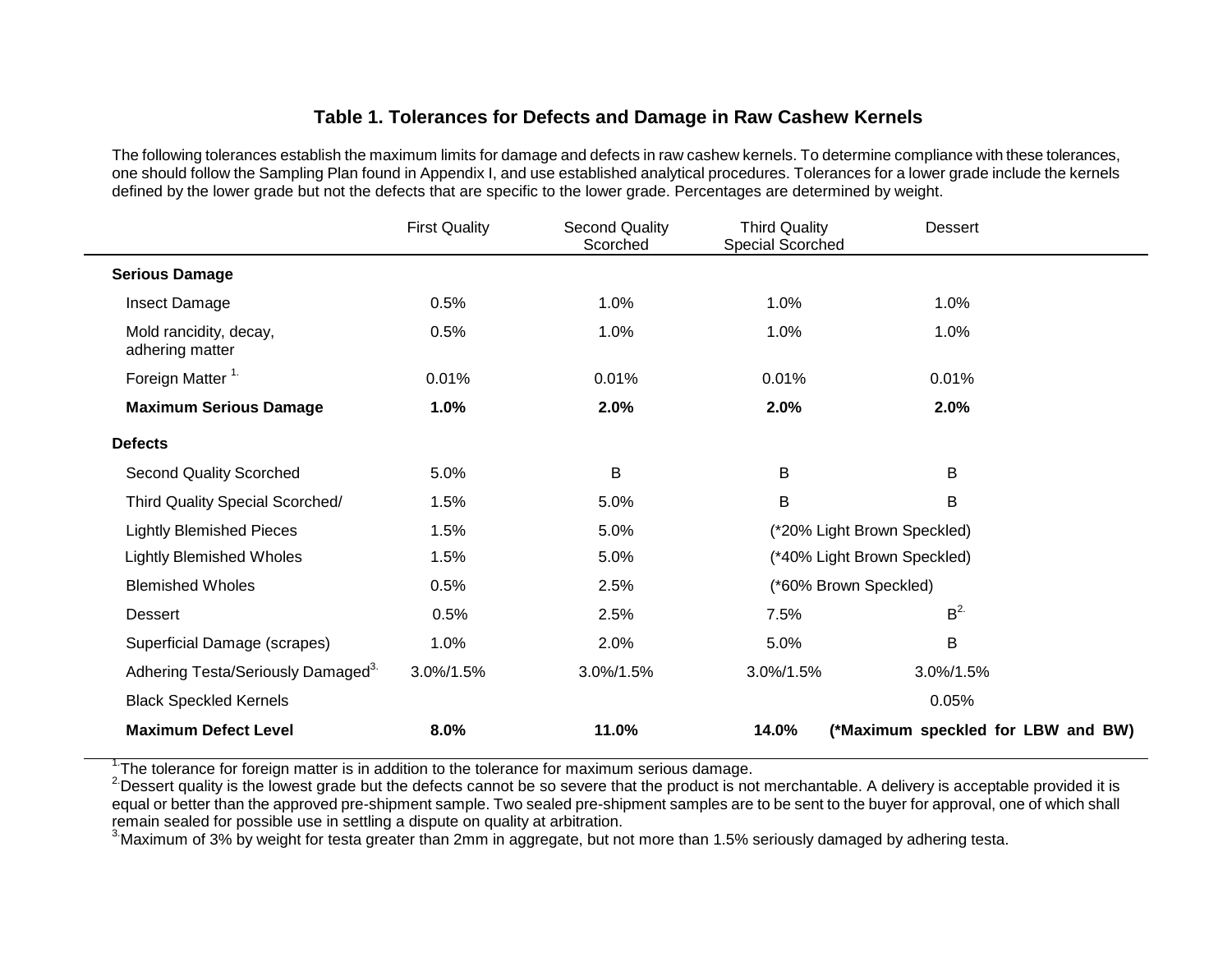|                                                           | SP1-SSP1<br>G <sub>1</sub> | SP2-SSP2<br>G <sub>2</sub> | SP3-SSP3<br>G <sub>3</sub> |  |
|-----------------------------------------------------------|----------------------------|----------------------------|----------------------------|--|
| <b>Serious Damage</b>                                     |                            |                            |                            |  |
| Insect Damage                                             | 0.5%                       | 1.0%                       | 1.0%                       |  |
| Mold, rancidity, decay                                    | 0.5%                       | 1.0%                       | 1.0%                       |  |
| Foreign Matter <sup>1.</sup>                              | 0.01%                      | 0.01%                      | 0.01%                      |  |
| <b>Maximum Serious Damage</b>                             | 1.0%                       | 2.0%                       | 2.0%                       |  |
| <b>Defects</b>                                            |                            |                            |                            |  |
| Second Quality Scorched/<br><b>Color Variation</b>        | 5.0%                       | $\mathbf B$                | $\, {\bf B}$               |  |
| Third Quality Special Scorched/<br><b>Color Variation</b> | 2.0%                       | 5.0%                       | $\, {\bf B}$               |  |
| <b>Fourth Quality</b>                                     | 0.5%                       | 1.0%                       | $\, {\bf B}$               |  |
| <b>Dessert</b>                                            | 0.5%                       | 2.5%                       | 10.0%                      |  |
| Superficial Damage (scrapes)                              | $\, {\bf B}$               | $\, {\bf B}$               | $\, {\bf B}$               |  |
| <b>Adhering Testa</b>                                     | 3.0%                       | 3.0%                       | 5.0%                       |  |
| <b>Maximum Defect Level</b>                               | 10.0%                      | 10.0%                      | 12.0%                      |  |

## **Table 2. Tolerances for Defects and Damages in Small Pieces**

1. The tolerance for foreign matter is in addition to the tolerance for maximum serious damage.